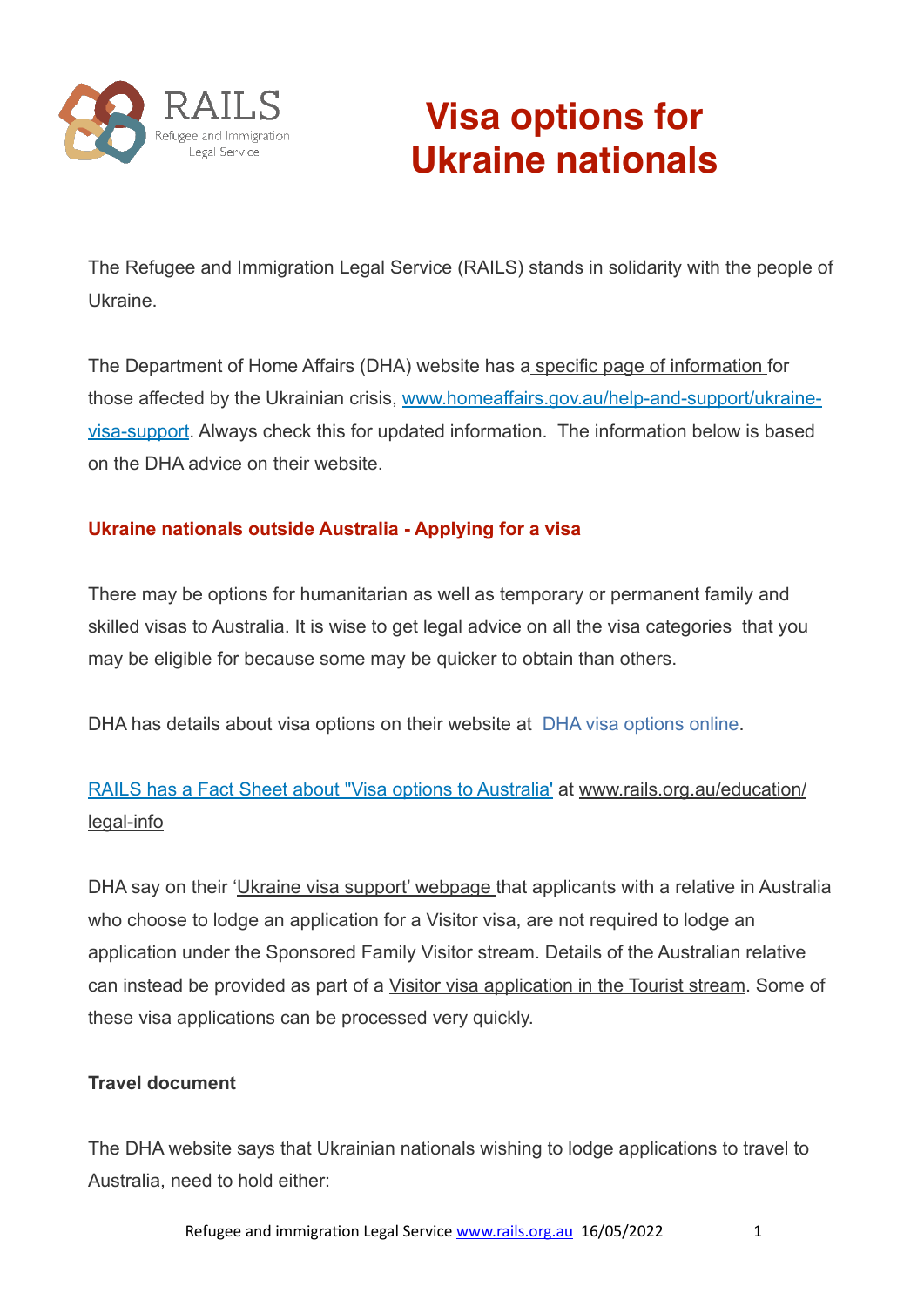- a valid passport. (This may include: passports that have been extended by an Embassy or Consulate of Ukraine or the Ukraine State Migration Service with an inscription stating the extended validity date; and additional minors (under 16) inscribed in a parent/guardian's passport notated by an Embassy or Consulate of Ukraine or the Ukraine State Migration Service)
- a certified Certificate of Identity (Свідоцтво що засвідчує особу) issued by an Embassy or Consulate of Ukraine in a country neighbouring Ukraine, or
- an internal passport in the form of an ID-Card, that states in both Ukrainian and English the full name, date and place of birth.

DHA say if you are having difficulty lodging your application on-line, submit a Ukraine [online enquiry form](https://www.homeaffairs.gov.au/help-and-support/ukraine-visa-support/contact-form-for-ukraine) with a copy of your travel document. DHA will contact you and help.

DHA advise not to enter made-up passport details just so you can lodge online. They advise you contact them through a [online enquiry](https://www.homeaffairs.gov.au/help-and-support/ukraine-visa-support/contact-form-for-ukraine) if you have done this.

Note that giving false information to DHA can risk visa applications being refused or visas cancelled for applicants and sponsors.

# **If you can't get a valid travel document**

DHA website states that Ukrainian nationals who do not hold a valid travel document should seek advice from the Ukraine State Migration Service or their nearest Ukraine Embassy or Consulate in a neighbouring country.

The Ukraine Government has advised that a Ukrainian Certificate of Identity can be issued by the Embassies and Consulates of Ukraine in states neighbouring Ukraine.

If you are unable to obtain a valid passport or a Ukrainian Certificate of Identity, you should provide details of efforts made to obtain these documents, along with all other available identity documents through a [online enquiry](https://www.homeaffairs.gov.au/help-and-support/ukraine-visa-support/contact-form-for-ukraine) .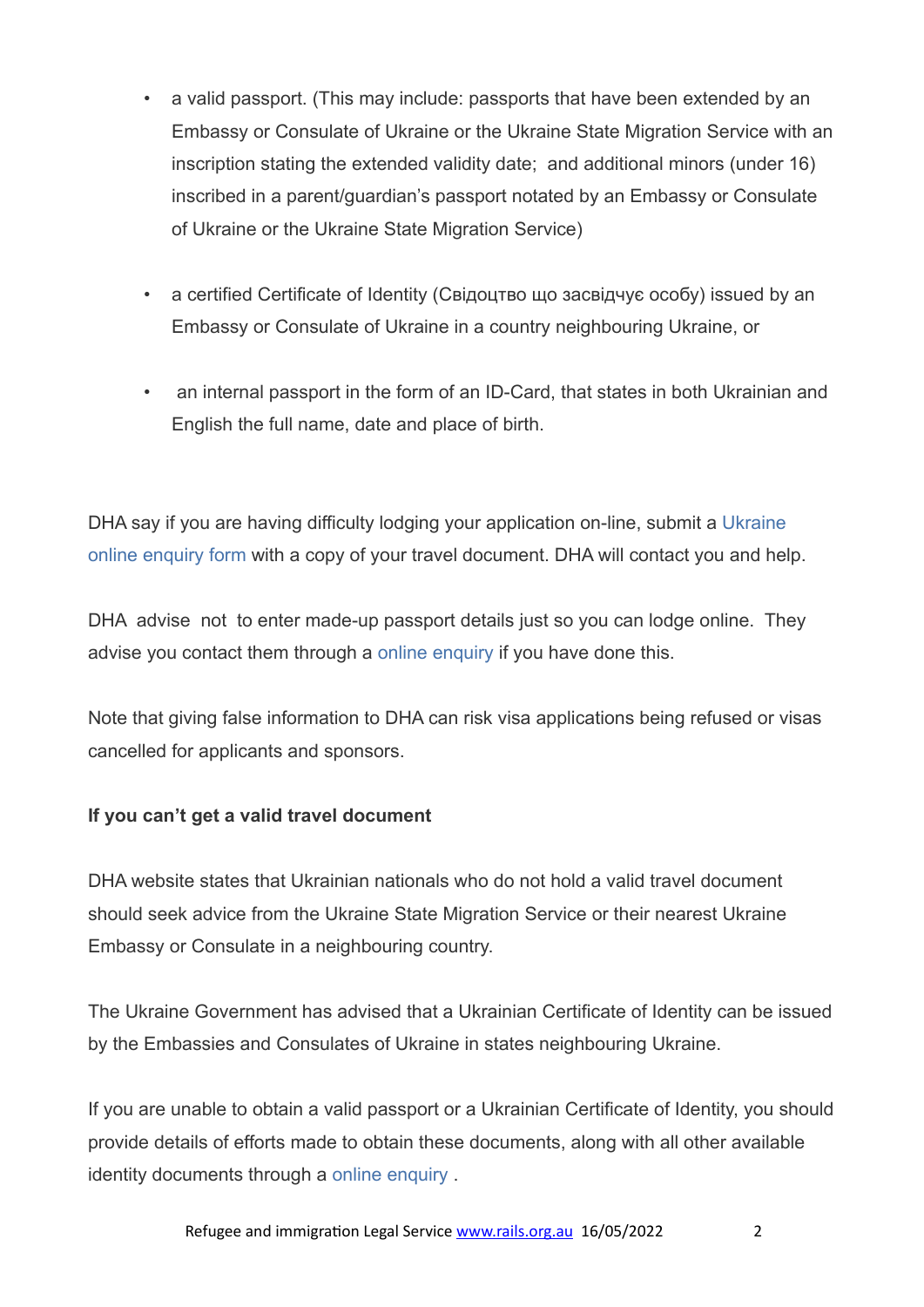#### **Medical assessment**

Visa applicants outside Ukraine should only make an appointment for an immigration medical assessment with a registered panel doctor if requested by DHA. A list of panel doctors outside Australia is available on the DHA website at [Offices outside Australia](https://immi.homeaffairs.gov.au/help-support/contact-us/offices-and-locations/offices-outside-australia).

#### **Travel Advice**

For up-to-date Australian Government travel advice see [Ukraine Travel Advice & Safety |](https://www.smartraveller.gov.au/destinations/europe/ukraine)  **[Smartraveller](https://www.smartraveller.gov.au/destinations/europe/ukraine)** 

#### **Visa and Settlement Support for Ukranian temporary visa holders in Australia**

The Australian Government [announced on 20 March 2022](https://minister.homeaffairs.gov.au/AlexHawke/Pages/enhanced-support-for-ukrainians-fleeing-russias-war-on-ukraine.aspx) that it will make available a subclass 786 Temporary Humanitarian Concern visa for all Ukrainian nationals who are in Australia on temporary visas, and those who will arrive in the coming months, other than maritime crew visa holders.

The visa will allow people to work, study and access Medicare and appropriate associated support services and will be valid for three years. School-aged children will also be able to continue their education.

The Government stated it will work closely with the Ukrainian-Australian community to ensure appropriate permanent visa options are made available to this group at an appropriate time.

#### **What is a subclass 786 temporary humanitarian visa?**

In summary, a Class UQ Subclass 786 -Temporary (Humanitarian Concern) visa can be granted to people who are displaced from their residence and cannot reasonably return and who are in grave fear for their personal safety. You must pass health and character test, not be involved in any threatening behaviour, and must notify DHA before any change of address.There is no specific application form. An application is made when the government offers a visa in an interview and they note it is accepted.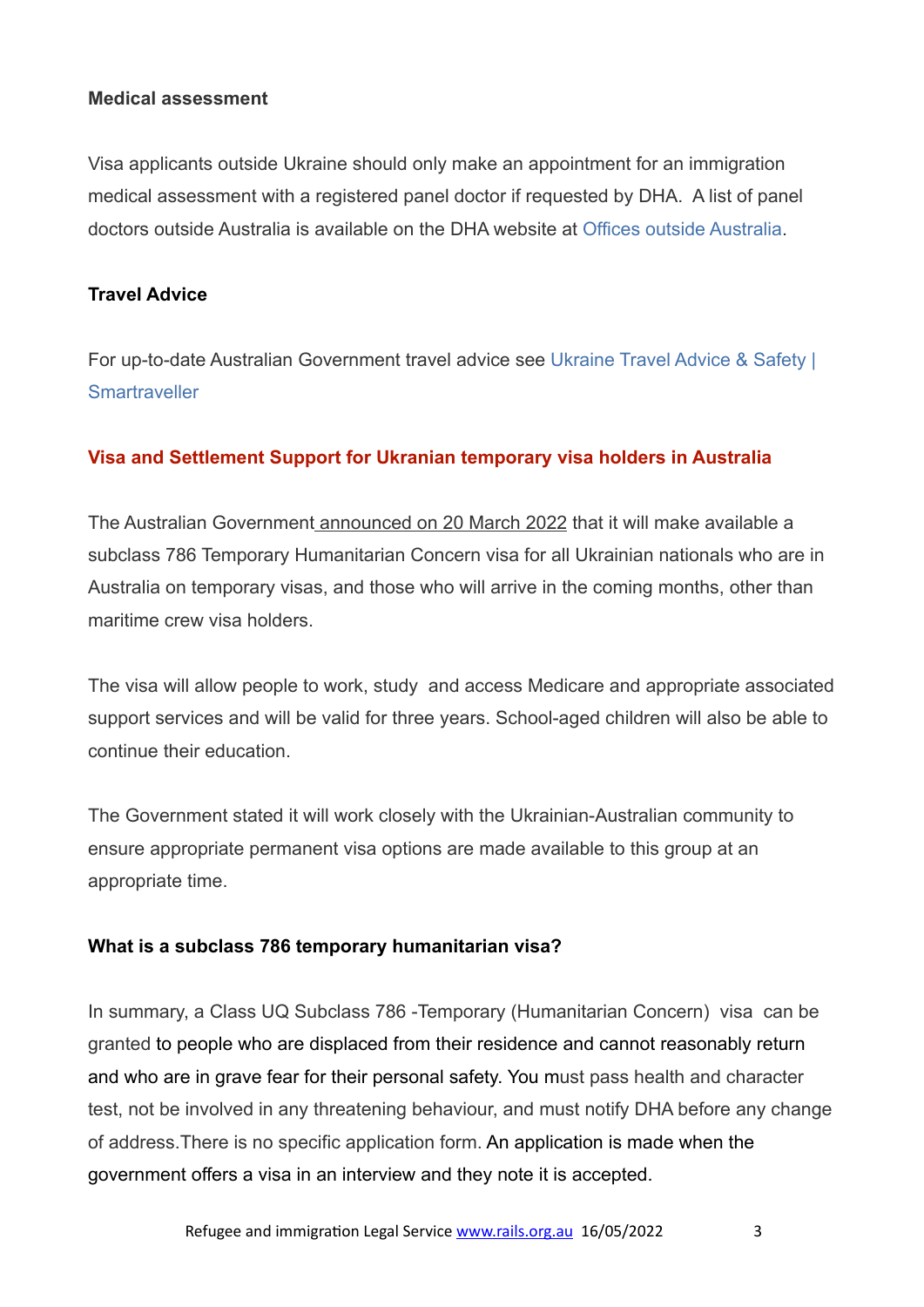The government will give further details about how they intend to process these visas in the future. RAILS will update our information when this happens .

#### **Automatic visa extensions for Ukraine nationals in Australia**

All Ukrainian nationals who were already in Australia on 23 February 2022, and who held a temporary visa ceasing before 30 June 2022, have been provided with an automatic 6 month extension to the stay period of their visa. Visa holders do not need to do anything to receive the extension.

# **Seeking protection in neighbouring countries**

Ukraine nationals may be able to seek protection in a neighbouring country. The European Union (EU) has agreed to [offer temporary protection](http://Your%20relatives%20may%20also%20be%20able%20to%20seek%20protection%20in%20a%20neighbouring%20country.%20For%20example,%20the%20European%20Union%20(EU)%20has%20agreed%20to%20offer%20temporary%20protection%20to%20people%20who%20are%20displaced%20from%20Ukraine.%20For%20more%20information%20and%20to%20keep%20updated%20on%20other%20developments,%20we%20suggest%20you%20monitor%20the%20European%20Union%20Agency%20for%20Asylum%20or%20seek%20assistance%20directly%20from%20the%20authorities%20in%20the%20country%20in%20which%20your%20relatives%20are%20sheltering.) to people who are displaced from Ukraine. To keep updated monitor the [European Union Agency for Asylum](https://euaa.europa.eu/news-events/press-releases) or seek assistance directly from the authorities in the country in which your relatives are sheltering.

# **Where to get legal help in Australia**

| <b>QLD: RAILS</b>               | <b>SA: RASSA</b>        |
|---------------------------------|-------------------------|
| NSW: RACS. IARC                 | <b>TAS: TRSA</b>        |
| <b>VIC:</b> ASRC. Refugee Legal | <b>WA: Circle Green</b> |

Legal help for a fee on immigration matters is available from private migration agents and some lawyers:

See [www.mara.gov.au](http://www.mara.gov.au). Search for registered migration agents at this link [https://](https://portal.mara.gov.au/search-the-register-of-migration-agents/) [portal.mara.gov.au/search-the-register-of-migration-agents/](https://portal.mara.gov.au/search-the-register-of-migration-agents/)

See Law Societies in each state. The Queensland Law Society link is: [www.qls.com.au.](http://www.qls.com.au) Search for a lawyer at [https://www.qls.com.au/Find-a-Solicitor/Search#](https://www.qls.com.au/Find-a-Solicitor/Search)

If you have a problem with your lawyer or registered migration agent try to resolve it with them first. You can also get information from, or make a complaint to, the Law Society or the Migration Agents Registration Authority.